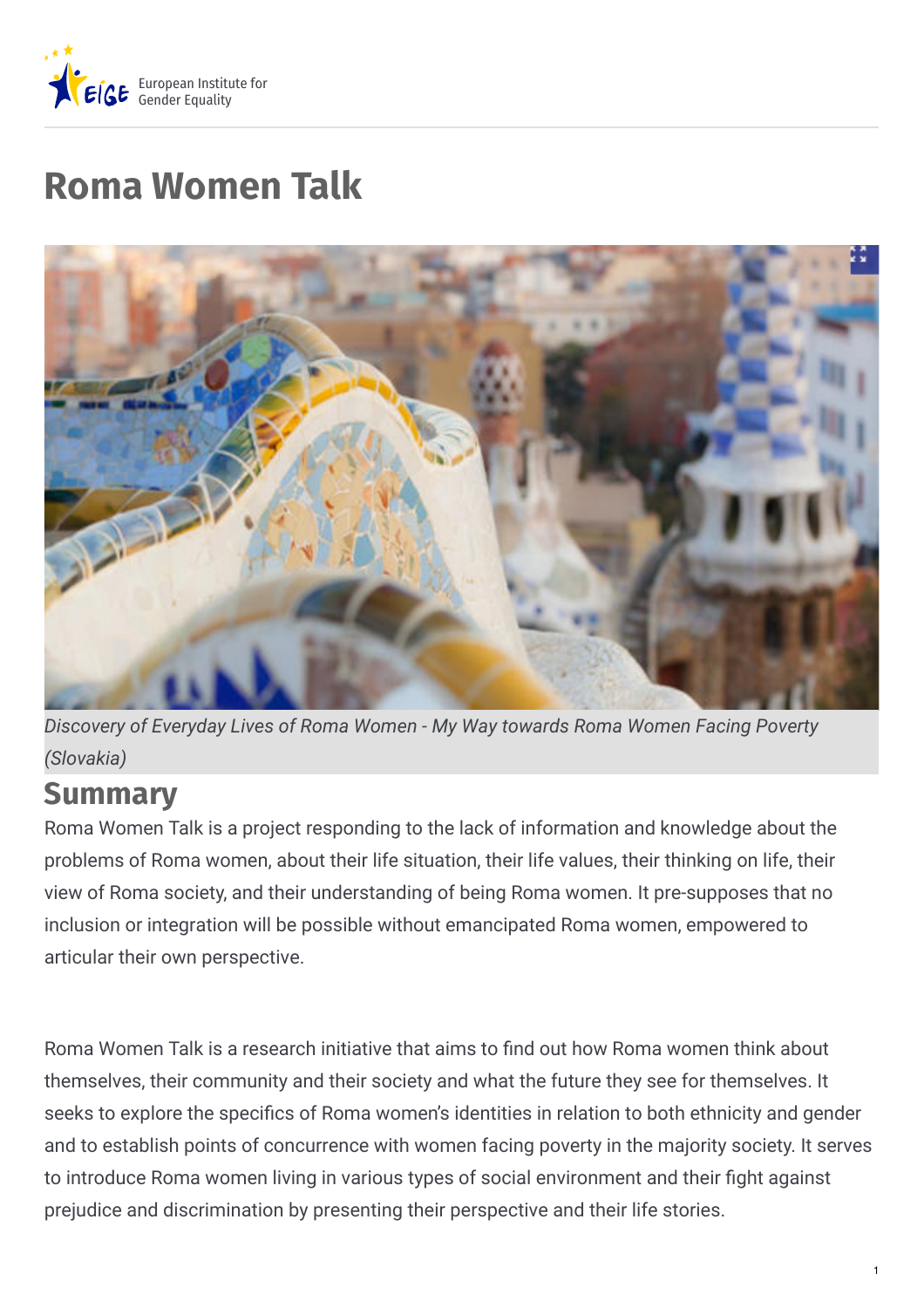The achievements of Roma Women Talk include a research paper on "The Specifics of the Position of Roma Women in the Community – Changes over Time, Current Challenges", a publication of "Selected Interviews: Stories of Roma Women", interviews with Roma women broadcast and published in media and internet, and recommendations for organisations seeking to engage with Roma women.

### **A context of hostility and poverty compounded by gender inequality**

The situation and experience of the Roma community in Slovakia is difficult. Many Roma people live in segregated settlements that do not meet the basic standards of life such as access to drinking water, sewage systems, electricity and heating. Most of them are unemployed and excluded from society. The view from the majority community is often hostile and this hostility has become more deeply entrenched in recent times. The high levels of unemployment rate, the low education levels and discrimination and societal hostility contribute to significant levels of poverty for Roma people.

The position of Roma women reflects an intersection of double disadvantage, gender and ethnicity. In the wider society, they experience the same hostility and discrimination coupled with the inequalities experienced by all women. Within the Roma community, the role of women reflects gender stereotypes, particularly within the family. This can vary with the level of exclusion experienced by the community, whether the community has been segregated, separated, dispersed or assimilated. The inequalities Roma women experience within their communities can be exacerbated by the social exclusion and depth of deprivation of the community. It can be deepened by damage done to the social structure of the community through forced migration and family disruption, particularly during socialist times. Inter-generational poverty and unemployment creates further burdens for Roma women.[[1](https://eige.europa.eu/gender-mainstreaming/good-practices/slovakia/roma-women-talk?lang=sl#1)]

### **The challenge to engage Roma women**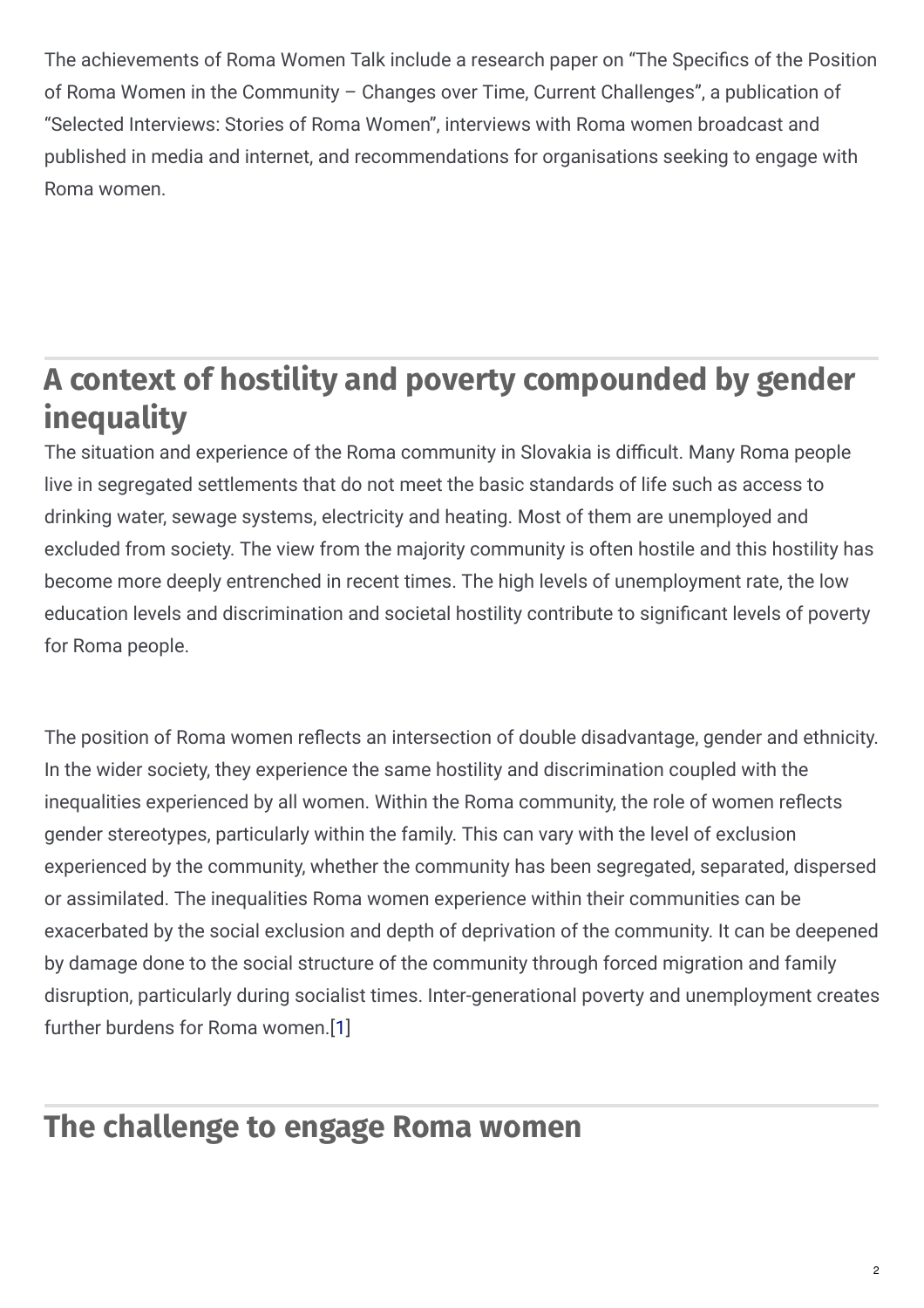There is a clear and unmet challenge in relation to engaging Roma women. There have been worthy predecessors to this project, but there is an absence of long-term results in improving the situation and experience of Roma women. Projects focused on achieving long-term results are missing due to the lack of secure ongoing financial support.

In 2001 an initiative focused on providing basic education for Roma women with a view to securing possible future work in municipalities. The main goal was to activate Roma women at local level. The initiative was funded with Phare Funds. It was the first serious attempt to engage with Roma women and it stimulated interest in and further action on their issues. A later initiative was nanced by the Embassy of the Kingdom of the Netherlands. The main purpose of this initiative was to educate Roma women in order to enable them to participate in politics at the local level.

One early activity, which deserves special mention, was the civic association EccE which was founded in 1999 to monitor information about Roma and co-operate with media. This was an information centre for mass media, where journalists could verify information related to Roma issues. This initiative was followed by the creation of the Roma Press Agency (RPA) which focused on the education and training of young Roma for future positions in media.

The Roma Press Agency implemented many initiatives in education and training in the field of media communication for young Roma people. These contributed to valuable results of media outputs in terms of movies, portraits of women, and interviews. These outputs provided a new know-how for Roma and about the Roma. The agency also organised training for municipalities on work with the Roma, issued books and newspapers, produced movies and broadcast 'Roma National Magazine' on Slovak Television (Slovak public TV). Broadcasting on Slovak Television became the most important activity of the Agency from 2006. This led to a change in the organisation's name to Roma Media Centre (MECEM) in 2008.

Roma Women Talk has emerged from this activity out of a sense of urgency to address the lack of information and knowledge about the real problems of Roma women, about their life situation, their life values, their thinking on life, their view of Roma society, and their understanding of being Roma women. Without this knowledge engagement of Roma women would not happen or would happen on a false premise. Without this engagement, Roma women would not secure the resources to move from situations of gender inequality, anti-Roma hostility, and poverty.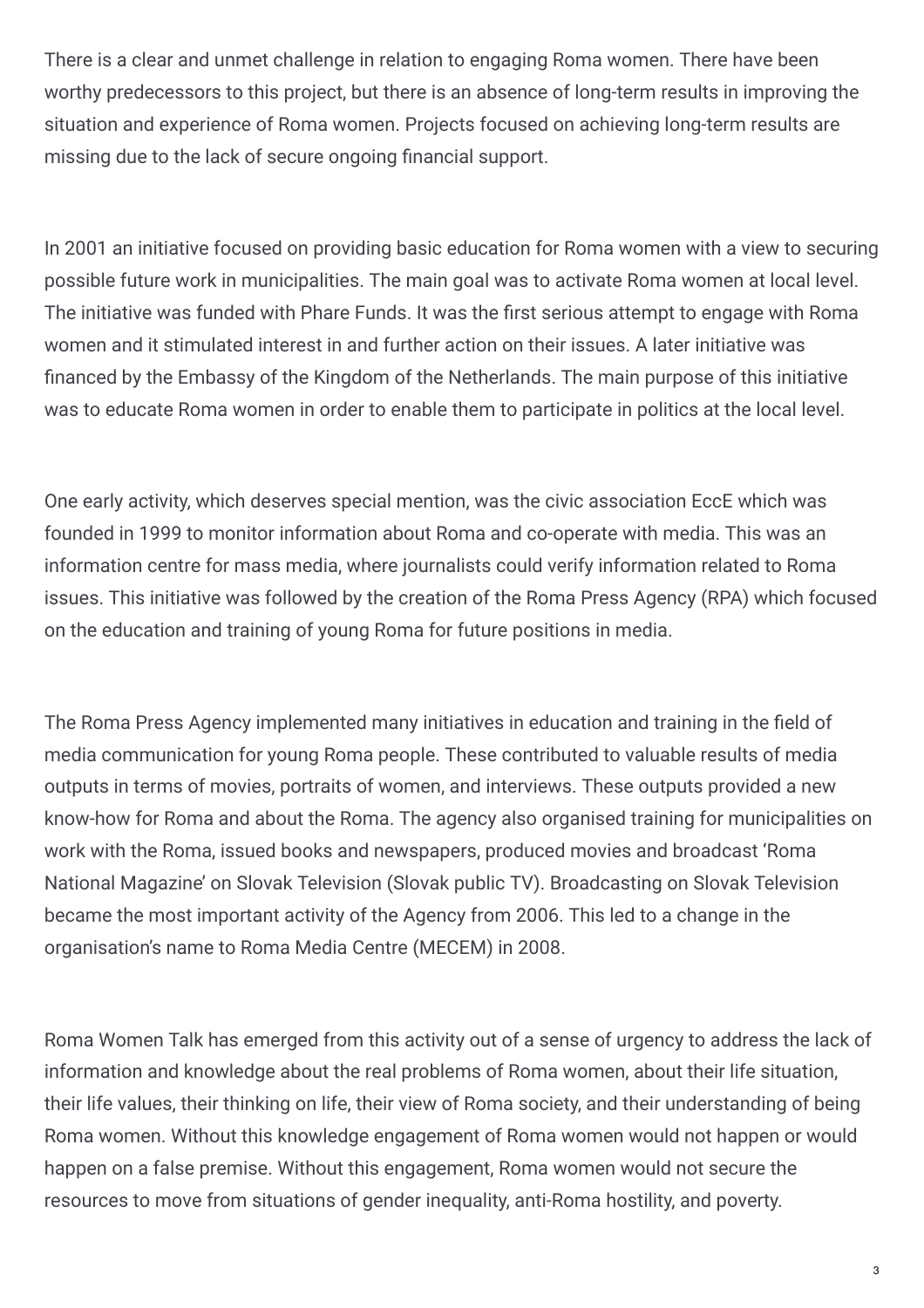### **To be authentic, let Roma women talk**

The project Roma Women Talk sought another way to engage with Roma women. Roma women were engaged in narrating their life stories. The idea is to build on this narration and to shift the question further and assist Roma women overcome their problems and be more successful in living a life they have reason to value.

In 2014 a research initiative focused on exploring the position of Roma women in society was started out of an awareness of the lack of information on Roma women's views of life, society and themselves in this wider context. Co-operation with the civic association Res Publica and an association with the Faculty of Arts of Pavol Jozef Šafárik University in Košice enabled this research. This allowed for interviews with Roma women with a high research value and with a greater potential to be more effective in assisting long-term targets to be set and worked towards.

The research work has taken place in particular regions within Slovakia where there is a concentration of Roma and where an in-depth articulation of Roma women's perspectives is possible in interviews. These are the regions of Banská Bystrica and of Košice, both located in eastern Slovakia. These are pilot interviews which will serve to define the research base and create the conditions for a deeper and qualitative research to follow.

The aims of this work are to:

Find out how Roma women think about themselves and society, establish their views on their community and their own issues, explore their opinion about the future for their community, and examine how they think about the poverty they experience, the prejudice and discrimination towards Roma women, and their views of Roma and non-Roma relationships Explore the specifics of Roma women's identities in relation to both ethnicity and gender Establish points of concurrence with women facing poverty in the majority society and how any concurrence might be a basis for inclusive programmes Introduce Roma women living in various types of social environment and their fight against prejudice and discrimination by presenting their perspective and their life stories.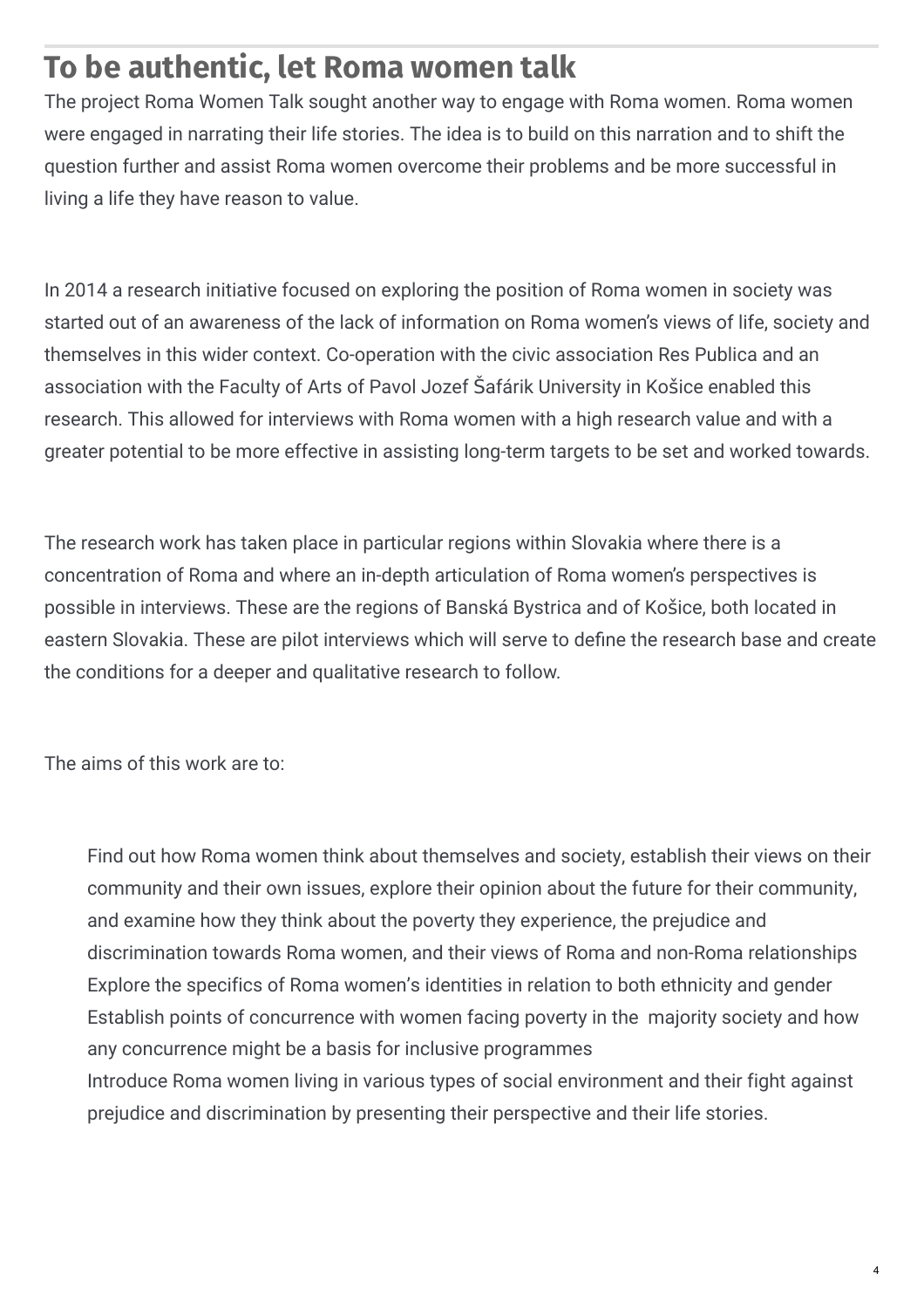The first steps in the project were taken in early 2015. This involved a process of verification of the methodology. A number of semi-structured interviews were carried out with Roma women. Some of these interviews were published. Between February 2015 and May 2016, interviews were carried out with Roma women in the Košice and Prešov regions. The interviews were transcribed and analysed to establish early results. In the second half of 2016 the full results will be elaborated and comparisons will be made with data gathered on women in the majority society. Following this there will be a full publication and dissemination of outputs. Due to the self-financing nature of the project, without any external resources, it is not possible to designate a strict schedule for these. However, research staff estimates that this will happen by the end of 2016.

### **Building the picture to enable engagement**

The mutual respect and recognition inherent in giving voice to Roma women is central to the success of the project. The research approach is further making it possible to impact on stakeholders with responsibility to act on Roma issues and on gender issues related to the Roma community. The picture developed in the outputs to date has already contributed to such outcomes. These include:

Research paper on: "The Specifics of the Position of Roma Women in the Community – Changes over Time, Current Challenges" Publication: "Selected Interviews: Stories of Roma Women" Interviews with Roma women broadcast and published in media and internet Recommendations made for organisations seeking to engage with Roma women.

The main threat to sustainability of the project is financing. This is compensated for by the strong commitment of the project co-ordinator and the project team. The project co-ordinator has been using private financial resources to continue implementation of this project.

This project is only the start of very long journey to articulate the everyday life of Roma women without prejudice, to recount their everyday struggles and fears from their own perspective, and to establish their issues of poverty, violence within the family, and lack of education in their own terms. The picture that emerges is also one of positive examples and successful stories of those who were able to overcome the barriers and the traditional scepticism that Roma cannot engage with mainstream society and be successful.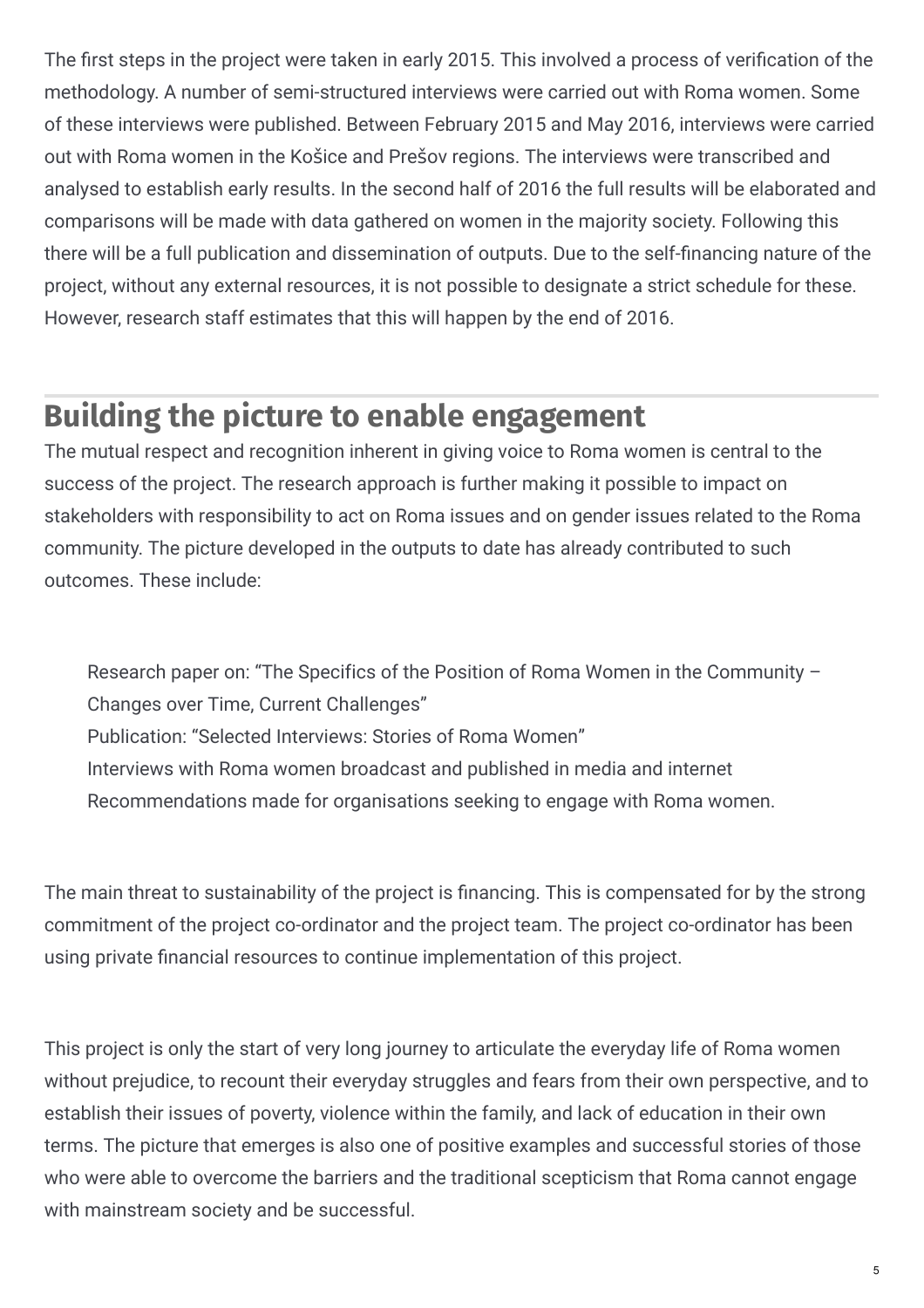[1] <http://www.mecem.sk/15383/postavenie-romskych-zien-v-spolocnosti-v-slovensko>

In: Postavenie rómskych žien v spoločnosti V. – Slovensko, Angela Genova,Emilio Burgos, Kristína Magdolenova,

Mihaela Gheorghe Rosel Riviera, 23.11.2015

#### **Contacts/Further Information Contacts**

Mrs Kristína Magdolenová

Journalist, former Executive Director of Roma Media Centre

[kristina.magdolenova@mecem.sk](mailto:kristina.magdolenova@mecem.sk)

[kristina.magdolenova@rtvs.sk](mailto:kristina.magdolenova@rtvs.sk)

Mobile: +421 905 975 585

#### **Further information**

#### **Roma Media [Centre](http://www.mecem.sk) インター・シーク しょうしょう しょうしょう しょうしょうしょう しょうしょうしょう しょうしょうしょう しょうしょう**

Slovak Gov. [Plenipotentiary](http://www.minv.sk/?romske-komunity-uvod) for Roma Communities **Slovak Communities**